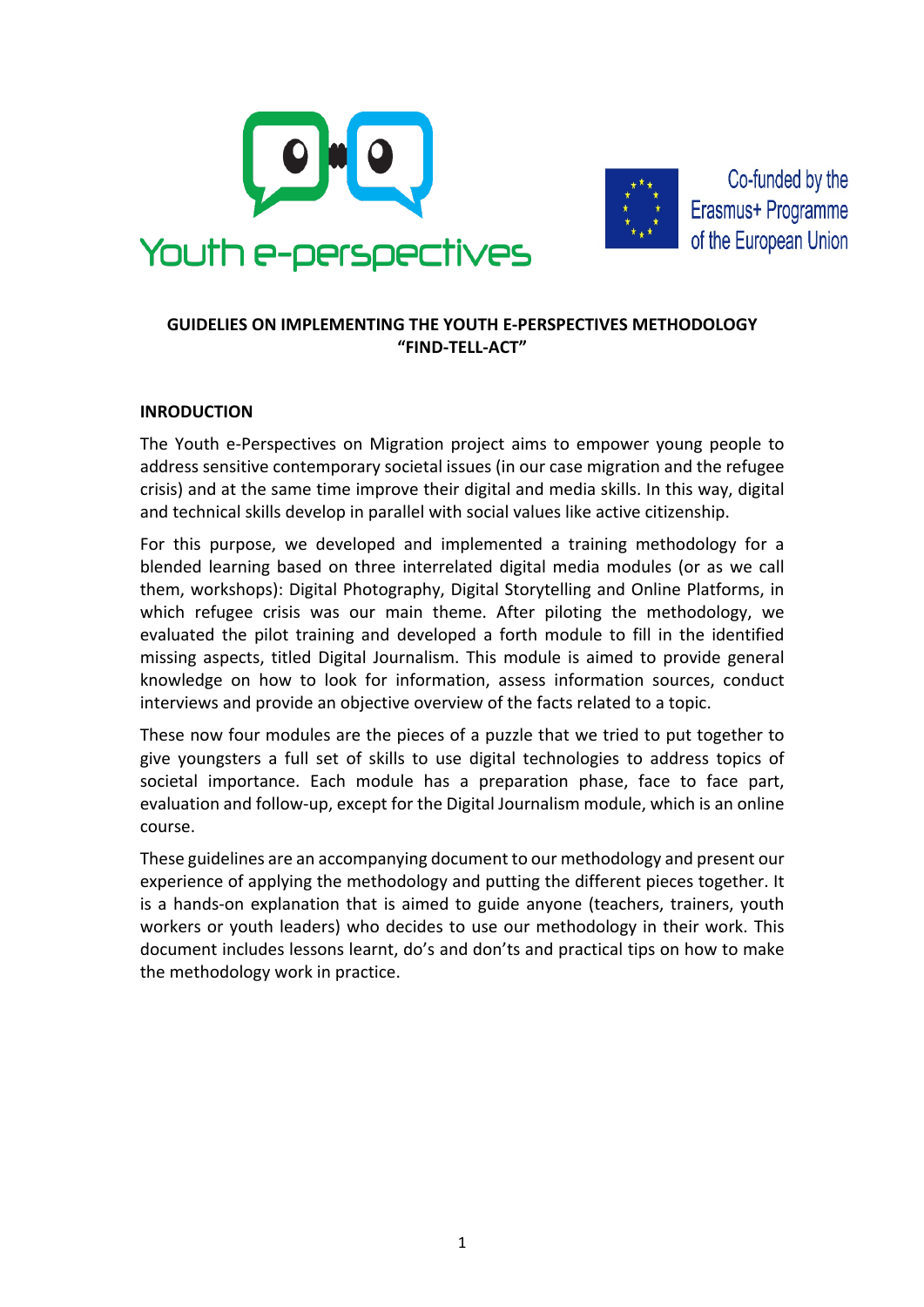# WHY THESE THREE WORKSHOPS (MODULES)? WHY "FIND-TELL-ACT"?

The *Digital Photography* workshop is meant as an introduction to the technical side of digital photography, but also as a preparation for the workshop on *Digital Storytelling*. It is meant to help young people **FIND** their story.

*Digital Storytelling* is a simple and creative process through which people with little or no experience of computers gain skills needed to **TELL** a personal story as a twominute film using predominantly still images.

The *Online Platforms* workshop provides participants with the skills and knowledge needed to properly use online platforms to communicate to others, raise awareness about a cause and stir debate and **ACT**ion. ACT is also what our participants did when they organised their national peer-to-peer events.

Each of the three workshops can be implemented separately as a stand-alone training, (that's what partners in this consortium were doing until this project). Each partner was expert in one of the workshops. But there is a real value in our experiment to bring them together and combine them, because they are complementary and reinforcing each other, leading to a multi-dimensional training that provides young people with a palette of skills. The combination of these three workshop has another positive aspect  $-$  youngsters have different and very dynamic interests, some are masters at using social platforms, but are not very good at telling a story or taking a photo. Others – vise-versa. Putting these workshops together has contributed very positively to address these barriers, facilitating better interpersonal exchange of knowledge among participants.

Finally, we discovered that there was a missing piece in our initial plan  $-$  an overall introductory workshop about media literacy and storytelling, and that is why we created the forth *Digital Journalism* workshop.

Readers should bear in mind that this was our first experience (pilot) of bringing those three workshops together in a comprehensive training. We were learning as we went, discovering how they can best be fit together to achieve the highest added value. Therefore, we present our lessons learned, including both the good practices, but also the "bad practices"  $-$  the things that didn't work out exactly as we hoped, but which nevertheless taught us what we should improve in our next training.

Another thing to keep in mind when reading these guidelines is that they refer to an international training. Our methodology is best suited for international training with participants from at least 2 different countries. However, this does not mean that it cannot be applied to a local training only with local participants. It will just need some adaptation, but not a significant one.

Many important insights and lessons from our experience can already be found in the methodology itself, but here we try to summarise those and turn them into more general advice.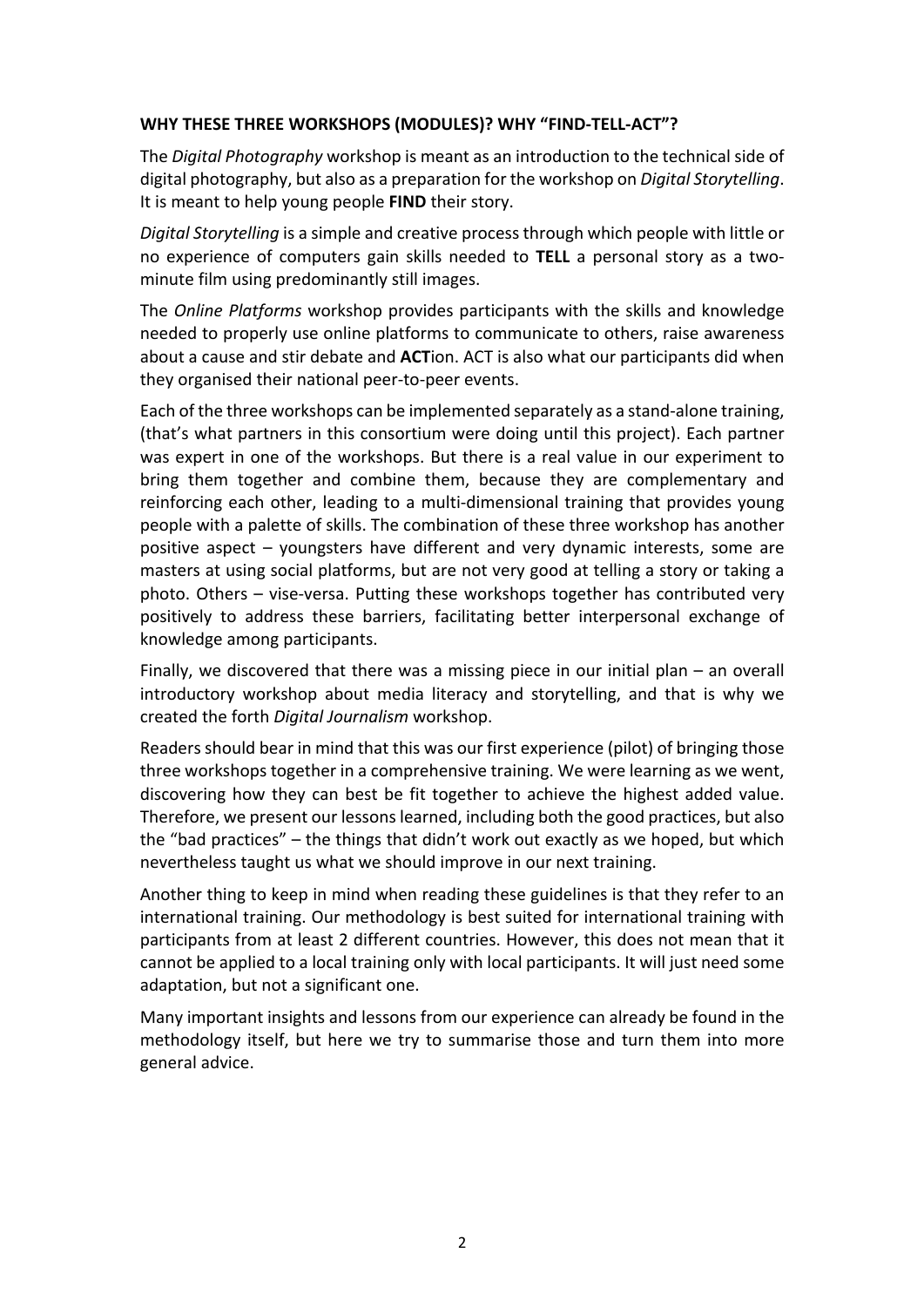# **THE METHODOLOGY**

## **PREPERATION**

The project's process is organized using a blended learning concept, combining online and face-to-face learning methods. Our preparation also combined online and offline activities. On the online platform, which we created with Moodle, participants could have access to training materials and guidelines. It is important to underline here that it was difficult to get young people to study through the platform on their own, especially prior to the training.

Therefore, the preparatory face to face meetings were very important to engage them, and build tangible links among themselves, and between them and the project.

An online conference call among the participants from the different countries is recommended as it would help participants to imagine in practice (although only virtually) the possibility to meet peers from other countries.

## **FACE-TO-FACE TRAINING**

The face to face training consists of three kind of workshops, Digital Photography, Digital Journalism, Digital Storytelling. The workshops aim to get participants familiar with digital methods and update their digital and technical skills and in parallel to share their experiences and views on the topic.

It is very important to ensure (as much as possible) and verify that the technical equipment is functioning. Unforeseen technical problems can always happen and tutors should be prepared for an alternative solution. E.g. due to electricity failure, one of the photography workshop sessions had to be done outside without visual examples. The tutor was skilled enough to compensate this. Preparing some print outs of your visual materials could also help in such case.

# **Digital Photography**

During the Digital Photography workshop, participants are familiarized with the basic rules of photography and how they can use the camera in the right way. Moreover, participants learn through exercises the basic rules of photography and image editing, for instance working on portrait photography in teams.

# **Digital Storytelling**

The Digital Storytelling workshop aims to teach participants how to create videos with a personal story. Digital storytelling is a simple way to express yourself and at the same time to learn how to edit images, record sounds, use music (including copyright), text and your own voice to share your personal experiences and thoughts. This workshop can also be used as a stand-alone workshop in education, youth work, and adult education and in different kind of topics. Digital storytelling is simple and practical for working with disadvantaged people or to improve participants' language, and social skills. By making their own storytelling, the participants improve their self-image in positive ways and get more self-confidence.

## **Online Platforms**

In the Online platforms workshop, participants learn to use social media and platforms, such as Facebook, twitter, so they can share the results of the projects.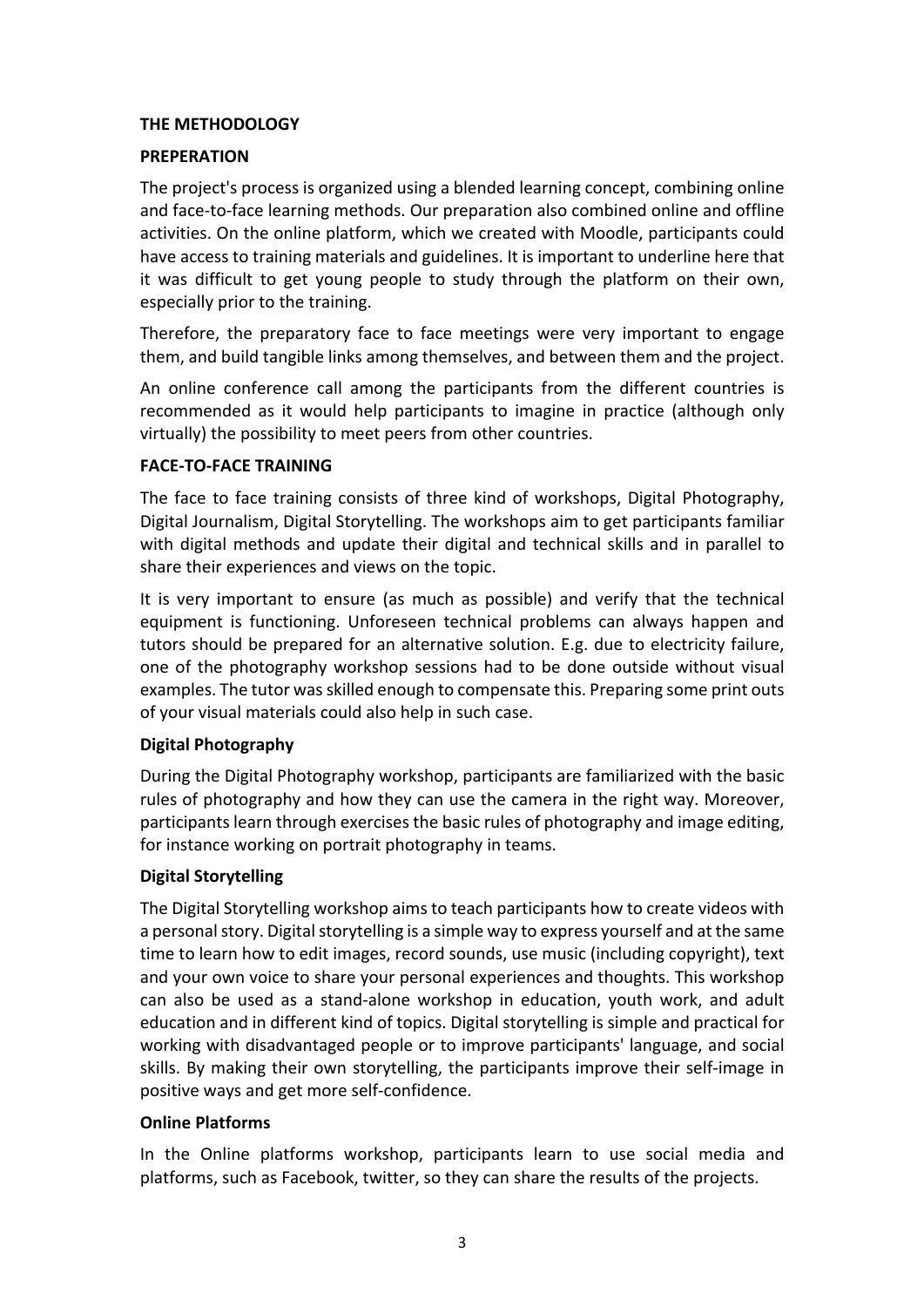# **Evaluation**

In the end of the face to face training, the participants evaluate the training and express their experiences and their views on the implementation of the project. The technique used was "Backpack, Fridge, Trashcan", explained in detail in the methodology. Apart from that, participants were asked to organise peers to peers events on their own.

## **PEER TO PEER EVENTS**

After the face-to-face training, participants had to present their results to a broader audience. Moreover, the participants had the chance to show their video with the context to their external peers. The aim is to involve the youngsters in the organization of the event as much is possible. The organization of the events is also described in detail in the methodology, based on the Belgian example.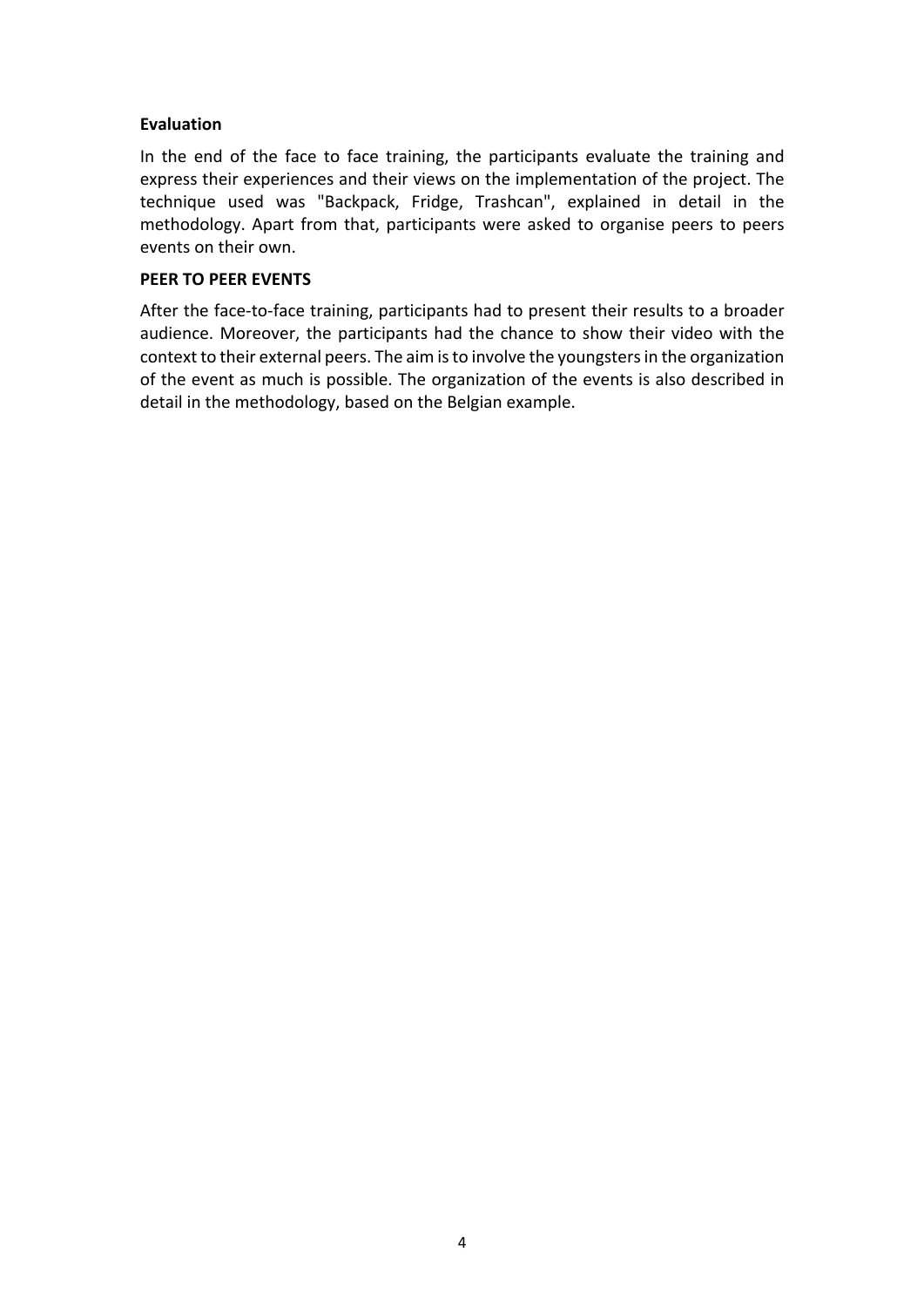# **TIMELINE**

The methodology is not written in a chronological way. This is where these guidelines come in handy. In this section, we include our day-by-day programme of the training, which can help you to organize the time around the different workshops and combine them.

Bear in mind that our training was 6 days and youngsters worked full time, i.e. 8 hours per day. Our experience showed that this time distribution is not ideal as 8 hours per day is too much for this kind of training where we need to mobilise youngsters' creativity and leave space for reflection. We recommend the training to be implemented over 8 days with 6 hours' intensive work per day. This will allow participants to have more time to develop their stories and you will not have to rush through the process. It is very important to have the story fully developed during the face-to-face training, as the story circle and direct feedback from other participants is very important. This was a short coming in our training, but participants nevertheless managed to create very high quality stories, thanks to the dedication of the trainers in each country, who continued to support them.

# **Day 1**

Arrival of participants and first informal meeting at the training venue. Brief introduction of the venue and the host organisation, and a short visit of the venue.

Dinner and informal get-to-know.

## **Day 2**

09:30 – 10:00

Opening ceremony with a reminder of the project, its objectives and a round down of activities.

## $10:00 - 12:30$

Morning workshop: Digital photography – part one

Introduction to digital photography basics. First link to the storytelling workshop by emphasizing the fact that photos tell a story.

Assignment: each person must tell a story using five photos taken with his/her cell phone following previously given advices.

The assignment makes the second link with the storytelling workshop as it shows practically to participants the basics of choosing a story, and then thinking about pictures that could help share it with others.

## $14:00 - 17:30$

Afternoon workshop: Digital photography – part two

Taking pictures with a DSLR. Participants apply the techniques and advices they learn in the morning.

Assignment: In groups, participants must take pictures with a DSLR in/around the venue. Each group had a different lens.

**Day 3**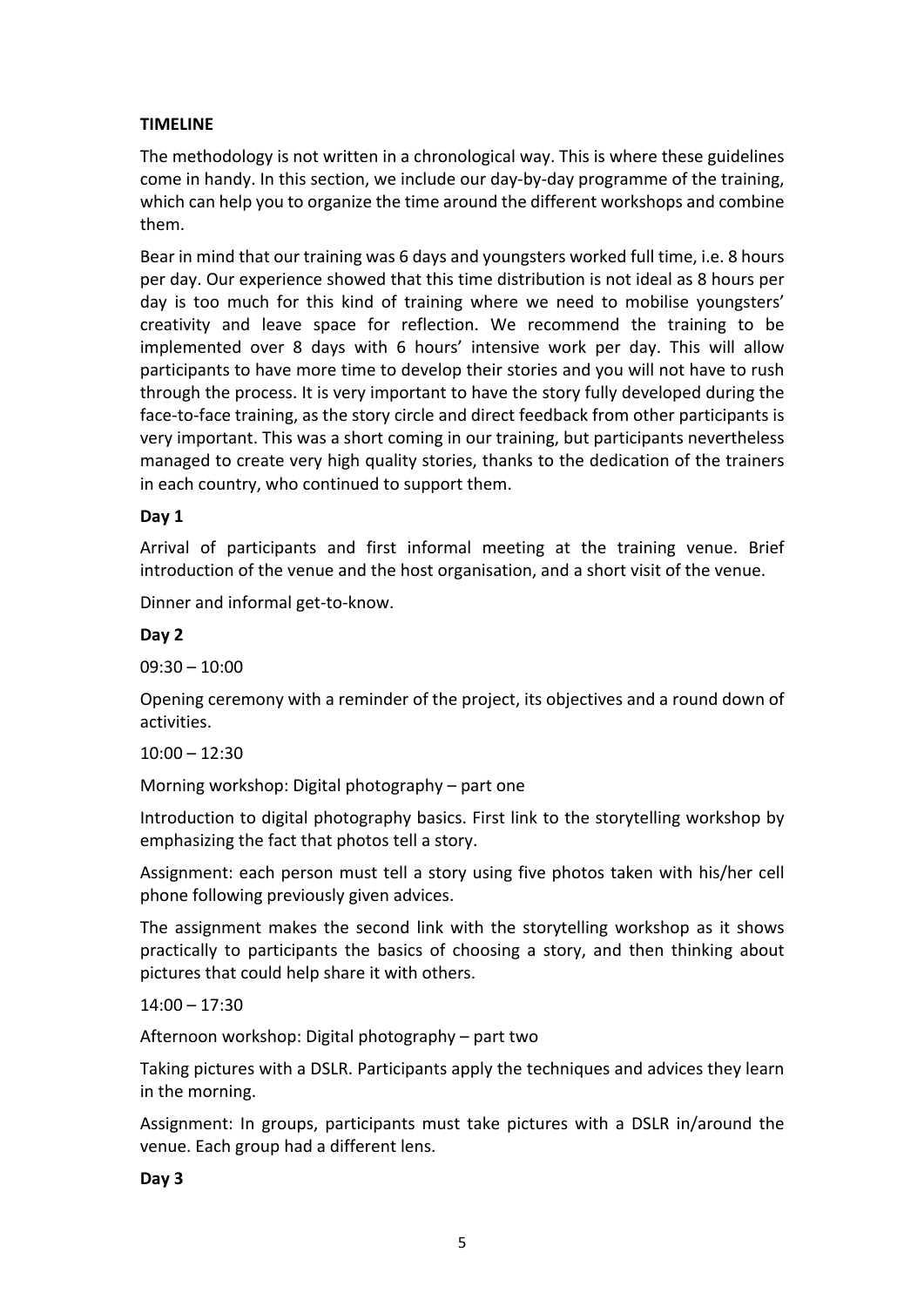$09:30 - 12:30$ 

Morning workshop: Digital Photography – part three

Refresher of the previous' day lessons and further explanations of photography basics using illustrations. Feedback on previous' day individual and group assignment pictures.

Assignment: In pairs, take each 5 portraits of the other. Try to at least have one serious picture and a smiling one.

 $14:00 - 17:30$ 

Afternoon workshop: Digital Journalism  $-$  part one

Preparing participants to conduct interviews and a discussion on ethics.

Assignment: In groups of 5, participants should think about questions to ask different categories of people for an interview (person in charge, migrant, politician, citizen)

**Day 4**

 $09:30 - 12:30$ 

Morning workshop: Field experience – visit to refugee facility and interviews (parallel)

Due to unexpected restrictions of the access to the refugee facility, only some participants went to visit a refugee camp based in a hotel (Tip: make sure to ensure the access to the refugee facility or any other field activity that you include in your project).

The rest of the participants who stayed took interviews with people working with refugees

 $14:00 - 17:30$ 

Afternoon workshop: Online platforms – part one

Introduction to Wordpress.

#### **Day 4**

 $09:30 - 12:30$ 

Morning workshop: Online Platforms - part two

Different means of sharing opinions or information through the Internet and social media.

 $14:00 - 17:30$ 

Afternoon workshop: Digital Storytelling – part one

What is storytelling and how it can be digital.

Assignment:

Choose two stories related to migration you would like to tell. In groups, discuss the stories and choose one per person. Individually, choose at least five pictures that could tell your story. In bigger groups, participants had to present their story showing the selected images and receive feedback from the group.

## **Day 5**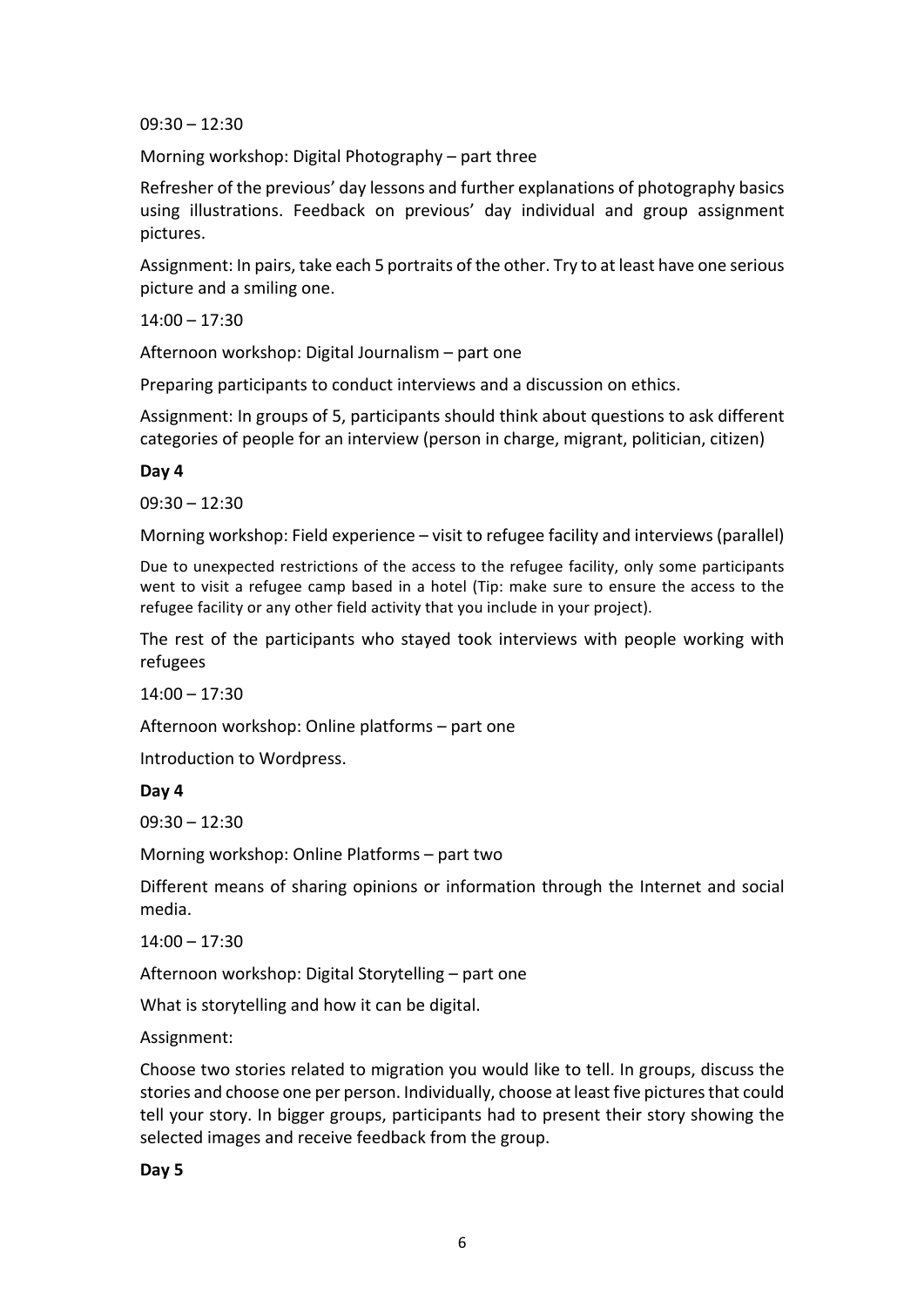09:30 - 12:30 

Morning workshop: Digital Storytelling - part two

Initiation to Youtube Video Editor. Participants work on their story.

 $14:00 - 17:30$ 

Afternoon workshop: Digital Storytelling - part three

Participants work on their story.

**Day 6**

 $09:30 - 12:30$ 

Morning session:

Evaluation and feedback game. Post-training assignments.